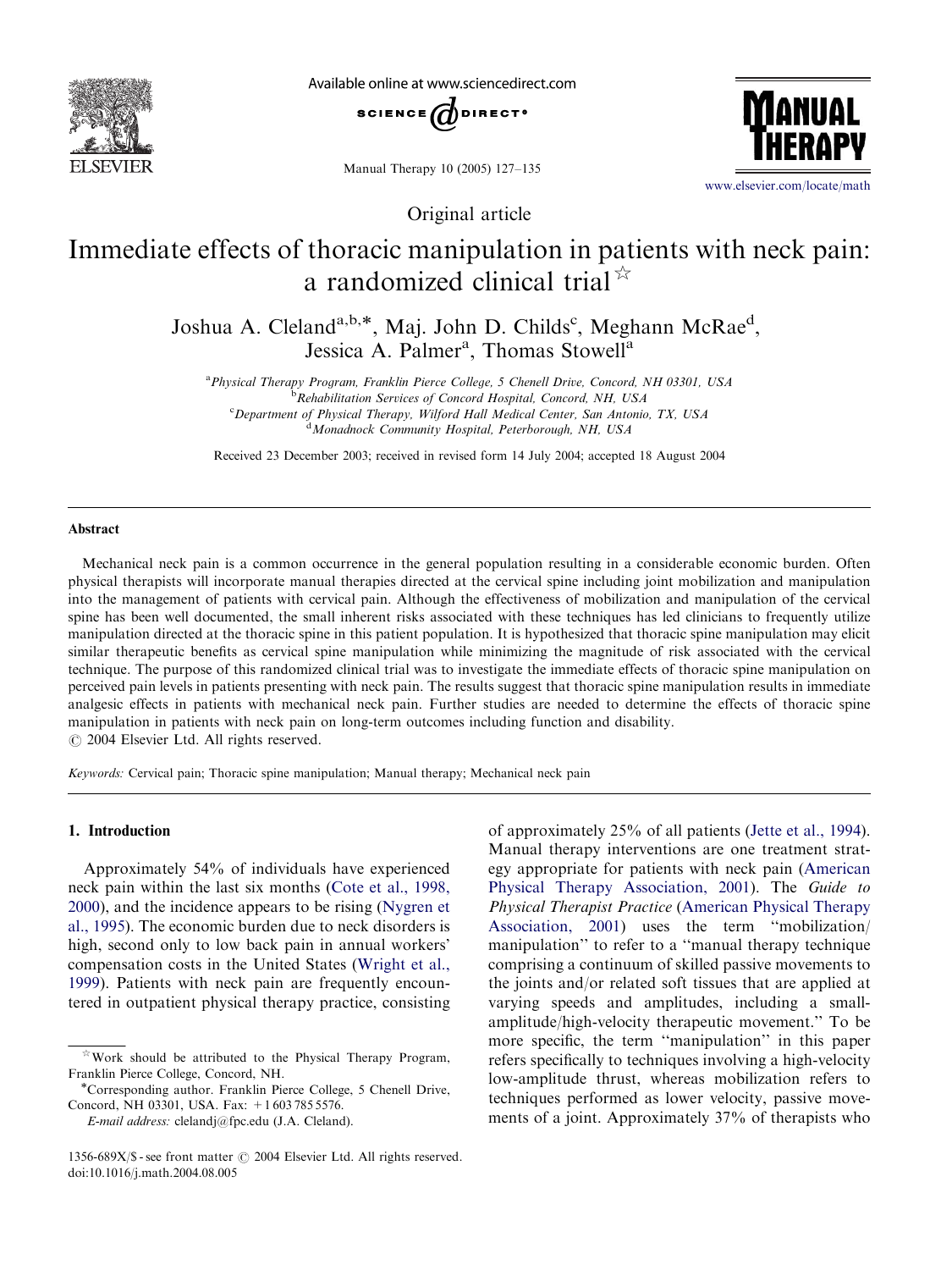[routi](#page-7-0)nely perform manual therapy interventions for patients with spinal disorders in their clinical practice perform manipulation and/or mobilization to the cervical spine in patients with neck pain [\(Hurley et al.,](#page-6-0) [2002\).](#page-6-0) [The effectiveness o](#page-7-0)f [these interventions](#page-7-0) [in patients](#page-7-0) [with](#page-7-0) neck pain and cervicogen[ic headaches has been](#page-6-0) [recently supported](#page-7-0) by an increasing number of high quality randomized clinical trials (RCT) (Bronfort et al., 2001b; Evans et al., 2002; Hoving et al., 2002; Jull et al., 2002), and systematic reviews (Bronfort et al., 2001a; Gross et al., 2002) suggesting both forms of manual therapy are effective.

The benefits of manual therapy interventions directed to the cervical spine [must be considered in th](#page-7-0)e context of the potential risks. The risk of serious complications such as vertebrobaslilar insufficiency (VBI) has been estimated to be extremely low (approximately [six in 10](#page-7-0)) [millio](#page-7-0)n; 0.00006%) (Hurwitz et al., 1996). However, studies to date have largely failed to substantiate the [ability of currently](#page-6-0) a[vailable screening](#page-7-0) p[rocedures](#page-7-0) [to id](#page-7-0)e[ntify at-risk patients prior to trea](#page-7-0)tment (DiFabio, 1999). Therefore, it has been suggested that cervical manipulation interventions be abandoned altogether (Bolton et al., 1989; Cote et al., 1996; D[iFabio,](#page-7-0) 1999; [Haldem](#page-7-0)an et al., 1999, 2002a,b). In one survey of physical therapists in Canada, 88% of respondents strongly agreed that all available screening tests should be performed prior to cervical manipulation (Hurley et al., 2002), suggesting that therapists are indeed concerned about the risks. Therefore, some therapists may conclude the benefits achieved from manual therapy interventions directed to the cervical spine are not worth even the small risks associated with these interv[entions.](#page-7-0)

Clinical experts have suggested that a thorough examination of the thoracic spine be included in the evaluation of patients with primary complaints of neck pain (Porterfield and DeRosa, 1995; Greenman, 1996). Due to the biomechanical relationship between the cervical and thoracic spine, perhaps disturbances in joint mobility in the thoracic spine [serve as an underlying](#page-8-0) [contributor](#page-8-0) [to the development of](#page-7-0) neck disorders. It has also been demonstrated that mobilization/manipulation of joints re[mote to the patient's](#page-8-0) [pain results in a](#page-7-0)n immediate hypoalgesic effect (Vicenzino et al., 1996, 1998, 2001; Paungmali et al., 2003). This is speculated to occur through the stimulation of descending inhibitory mechanisms (Vicenzino et al., 1998; Skyba et al., 2003). For these reasons it has been suggested that perhaps the incorporation of thoracic spine manipulation interventions in lieu of manipulation or mobi[lization interven](#page-7-0)[tions](#page-7-0) directed to the cervical spine may avoid even the small inherent risks associated with manual therapy interventions directed to the cervical spine, while achieving similar therapeutic benefits (Erhard and Piva, 2000).

Only scant evidence exists regarding the use of thoracic spine manipulation in patients with neck pain. Flynn and collea[gues have reporte](#page-7-0)d preliminary data suggesting that thoracic spine manipulation results in an immediate reduction in pain and increases in cervical range of motion in individ[uals presenting with primary](#page-7-0) [neck](#page-7-0) dysfunction (Flynn et al., 2004). However, the lack of a comparison group in this study precludes establishing that a cause-and-effect relationship exists. In addition, Parkin-Smith (Parkin-Smith and Penter, 1998) and colleagues demonstrated that thoracic manipulation in addition to cervical manipulation in patients with neck pain was no more advantageous than cervical manipulation alone. Therefore, the purpose of this study was to further investigate the immediate effects of thoracic manipulation on neck pain in a randomized clinical trial.

## 2. Methods

Potential participants were patients between 18 and 60 years of age with a primary complaint of mechanical neck pain referred [by their primary care physician to a](#page-6-0)n outpatient orthopaedic physical therapy clinic. Mechanical neck pain was defined as nonspecific pain in the area of the cervicothoracic junction that is exacerbated by neck movements (Bogduk, 1984; Childs et al., 2003). The study was approved by the Institutional Review Board at Franklin Pierce College (Rindge, NH) before recruitment and data collection began. All patients provided informed consent.

Patients with ''red flags'' for a serious spinal condition (e.g., infection, tumors, osteoporosis, spinal fracture, etc.) were excluded, as were individuals who were pregnant, exhibited positive neurologic signs or symptoms suggestive of nerve root involvement (eg., symptoms distal to the acromion, or diminished upper extremity reflexes, sensation, or strength), had a history of cervical or thoracic surgery, exhibited hypermobility of the thoracic spine, or those who had prior experience with spinal manipulative techniques.

Prior to randomization, patients completed several self-report measures and then received a standardized history and physical examination by a licensed physical t[herapist. Demogr](#page-7-0)aphic information including age, gender, past medical history, location and nature of symptoms was collected. Self-report measures included a body diagram to assess the distribution of symptoms (Mann et al., 1993). Subjects also completed the Neck Disability Index (NDI) to measure perceived disability. The NDI was collected only at baseline to assess for differences in disability between groups. The NDI is scored from 0 to 50, with higher scores corresponding to greater disability. The score is then multiplied by two and expressed as a percentage. The NDI has been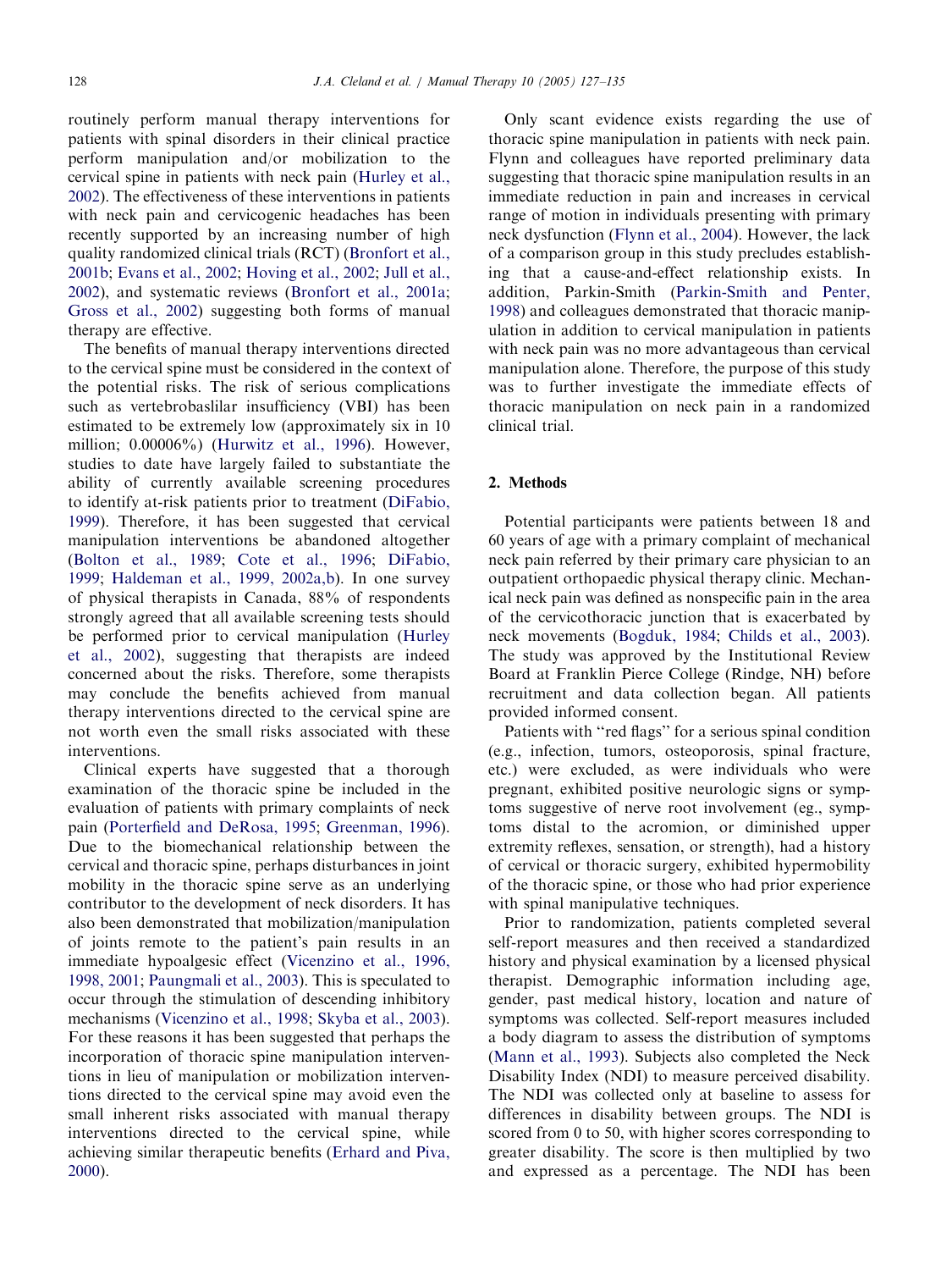demonstrated to be a reliable and valid assessment of disability in patients with neck pain (Vernon and Mior, 1991). A Visual Analog Scale (VAS) was used to record the patient's level of resting pain at baseline and immediately after treatment. The VAS is a 100 mm line anchored with a ''0'' at one end representing ''no pain'' and ''100'' at the other end representing ''the worst pain i[maginable''. Pat](#page-7-0)i[ents placed a m](#page-6-0)ark along the line corresponding to the intensity of their symptoms, which was scored to the nearest [millimeter. The](#page-6-0) [VAS is a](#page-6-0) [reliable and v](#page-6-0)[alid instrument to ass](#page-7-0)ess pain intensity (Price et al., 1983; Bijur et al., 2001) and was selected as the outcome measure based on its ability to detect immediate changes in pain (Bijur et al., 2001; Bird and Dickson, 2001; Gallagher et al., 2001).

Following the baseline examination, the examining therapist left the treatment room and notified a second licensed physical therapist blinded to the patient's demographic information and baseline levels of pain and disability that the subject was ready for thoracic spine segmental mobilit[y examination an](#page-6-0)d associated treatment based on group assignment. Segmental mobility testing was performed in the positions of thoracic spine flexion and extension according to the procedures described by Bo[okhout \(1994\). The spec](#page-6-0)ific level(s) and position of restriction was recorded. The intrarater reliability of accurately identifying the specific level of segmental mobility restriction in the thoracic spine is poor (Kappa=.33) (Christensen et al., 2002).

Following the segmental mobility examination, patients were randomly assigned to receive either thoracic spine manipulation or placebo manipulation. A computer-generated randomized table of numbers created prior to the beginning of the study was utilized to determine group assignment. The patient's group assignment was sealed in a sequentially numbered opaque envelope and was opened after the treating therapist completed the segmental mobility examination. Treatment was then administered according to the patient's group assignment. The treating therapist was therefore unaware of the patient's group assignment during the segmental mobility examination.

#### 2.1. Manipulation group

Patients randomized to the manipulation group received thoracic manipulation interventions directed to the previously identified segmental mobility restrictions. To perform the manipulation, the stabilizing hand was placed at the level immediately caudal to the restricted segment using a ''pistol grip'' (Fig. 1). Once the premanipulative position was achieved the patient was instructed to take a deep inhalation and exhale. [During](#page-3-0) [the exhalatio](#page-7-0)n the treating clinician performed a high velocity, small amplitude thrust in a direction to facilitate relative closing or opening of the respective facet joint as indicated by the segmental examination (Fig. 2) (Flynn, 1994). If an audible cavitation was heard during the first manipulation attempt, the treating clinician proceeded to the next segment. If no audible cavitation was heard, the patient was repositioned, and the manipulation intervention was repeated at the same segment. If no audible cavitation was noted after two attempts, the physical therapist manipulated the next segmental restriction. This procedure was repeated for each segmental mobility restriction identified, progressing sequentially from cephalad to caudad. The level at which treatment was directed a[nd whether an audible](#page-7-0) [cavit](#page-7-0)ation was achieved was recorded.

There is little evidence to suggest that the thoracic spine manipulation interventions used in this study are specific for an individual level (Isaacs and Bookhout, 2002). Even presuming they are, it is possible that the lack of reliability to accurately identify individual



Fig. 1. Hand positioning utilized during manipulation techniques (actual technique performed with skin to skin contact).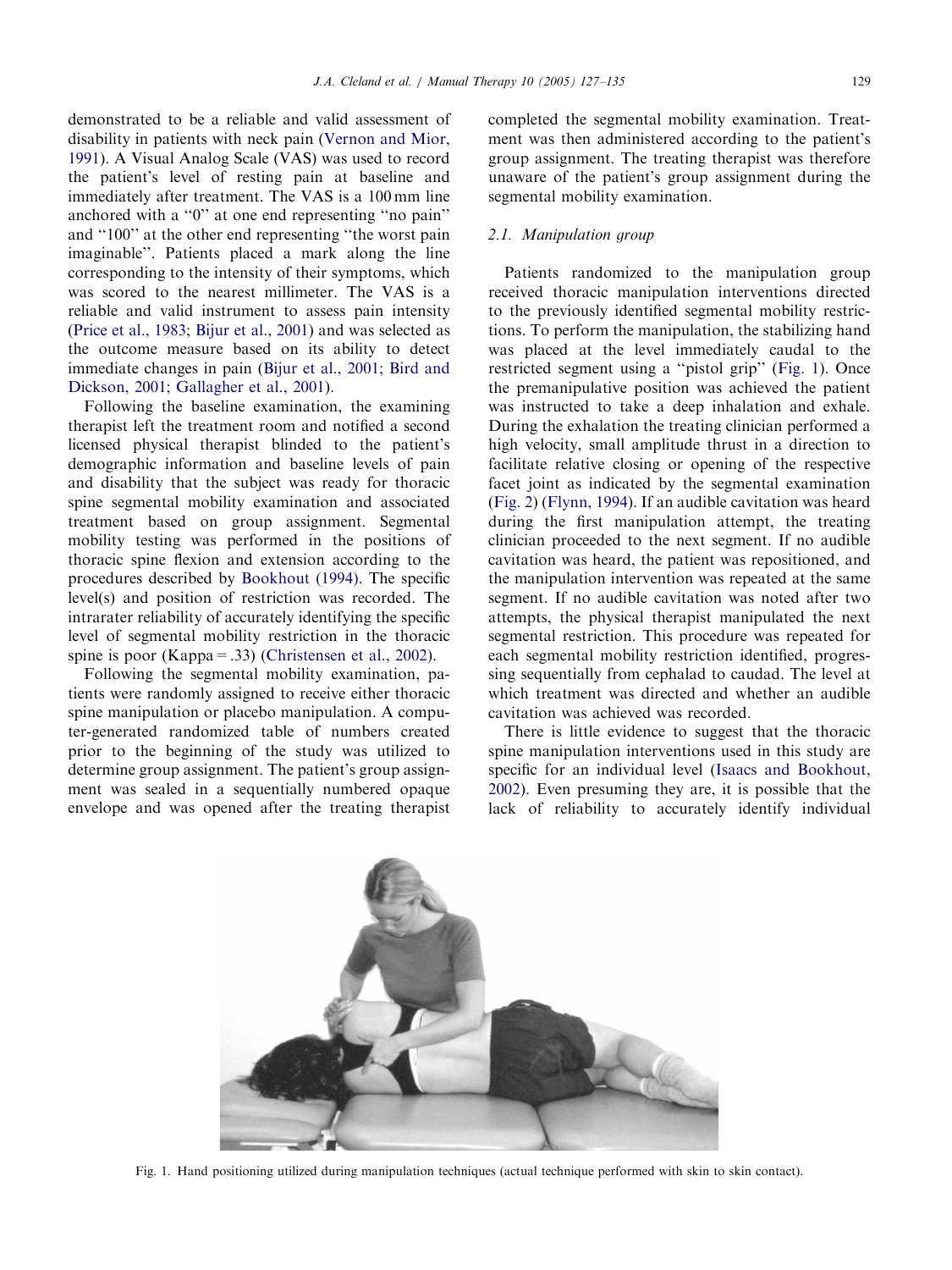<span id="page-3-0"></span>

Fig. 2. Manipulation technique for a flexion restriction. High velocity, small amplitude thrust performed in the direction of the arrow.

segmental motion restrictions (Christensen et al., 2002), means that the segment presumed to be restricted may not be the same segment at which the thoracic spine manipulation intervention was directed. However, this procedure is consistent with standard of care practice during thoracic spine manipulation in patients with neck pain at our facility, and we are unaware of another decision-making scheme preferable to this one.

#### 2.2. Placebo manipulation group

Patients randomized to receive placebo thoracic spine manipulation were placed in the identical set up position as patients in the manipulation group with the exception of hand positioning. An ''open hand'' was placed over the inferior vertebrae of the pre-determined segmental restriction. Once the ''premanipulative position'' was achieved, the patient was instructed to take a deep inhalation and then exhale. No high-velocity thrust maneuver was performed during the exhalation. The level at which the placebo or manipulation intervention was directed and whether an audible cavitation was achieved were both recorded. Given that patients with previous exposure to spinal manipulation were excluded from the study, it is unlikely that patients were aware that a high-velocity thrust maneuver is usually performed during this manipulation intervention.

The therapist who performed the baseline examination then re-entered the room, remaining blinded to the patient's group assignment. The patient was asked to report their perceived level of pain intensity on the VAS after treatment. This assessment was always performed within 5 min after completing treatment. All subjects were instructed to contact the principal investigator if they experienced any side effect (soreness lasting greater than 3 h).

#### 2.3. Data analysis

Baseline demo[graphic](#page-4-0) and self-report measures of pain and disability were compared between groups using independent  $t$ -tests or Mann–Whitney  $U$  tests for continuous data, and  $\chi^2$  tests of independence for categorical data (Table 1). A two-way repeated measures analysis of variance (ANOVA) was used to assess the change in pain intensity immediately after treatment. Intervention (thoracic spine manipulation or placebo manipulation) served as the between-subjects independent variable and Time (baseline and immediately after treatment) served as the repeated measures factor. The hypothesis of interest was the two-way Intervention\*Time interaction based on an a priori determined alpha-level equal to .05. We hypothesized that patients who received thoracic spine manipulation would experience greater immediate improvements in pain than patients who received placebo manipulation. All data analysis was performed using the SPSS Version 10.1 statistical software package (SPSS Inc, Chicago, IL).

#### 3. Results

Sixty-eight patients were screened for eligibility during a six-month period from January 2003 to June 2003. Sixteen patients (24%) did not satisfy the inclusion and exclusion criteria for the study. Sixteen eligible patients (31%) elected not to participate because of preferring not to receive manipulation interventions  $(n=11)$  or speci[fically](#page-4-0) requesting manipulation  $(n=5)$ . The remaining 36 patients, mean age equal to 36  $(SD=9.8)$  (27 female), were randomized to receive thoracic spine manipulation  $(n=19)$  or placebo manipulation  $(n=17)$  (Fig. 3).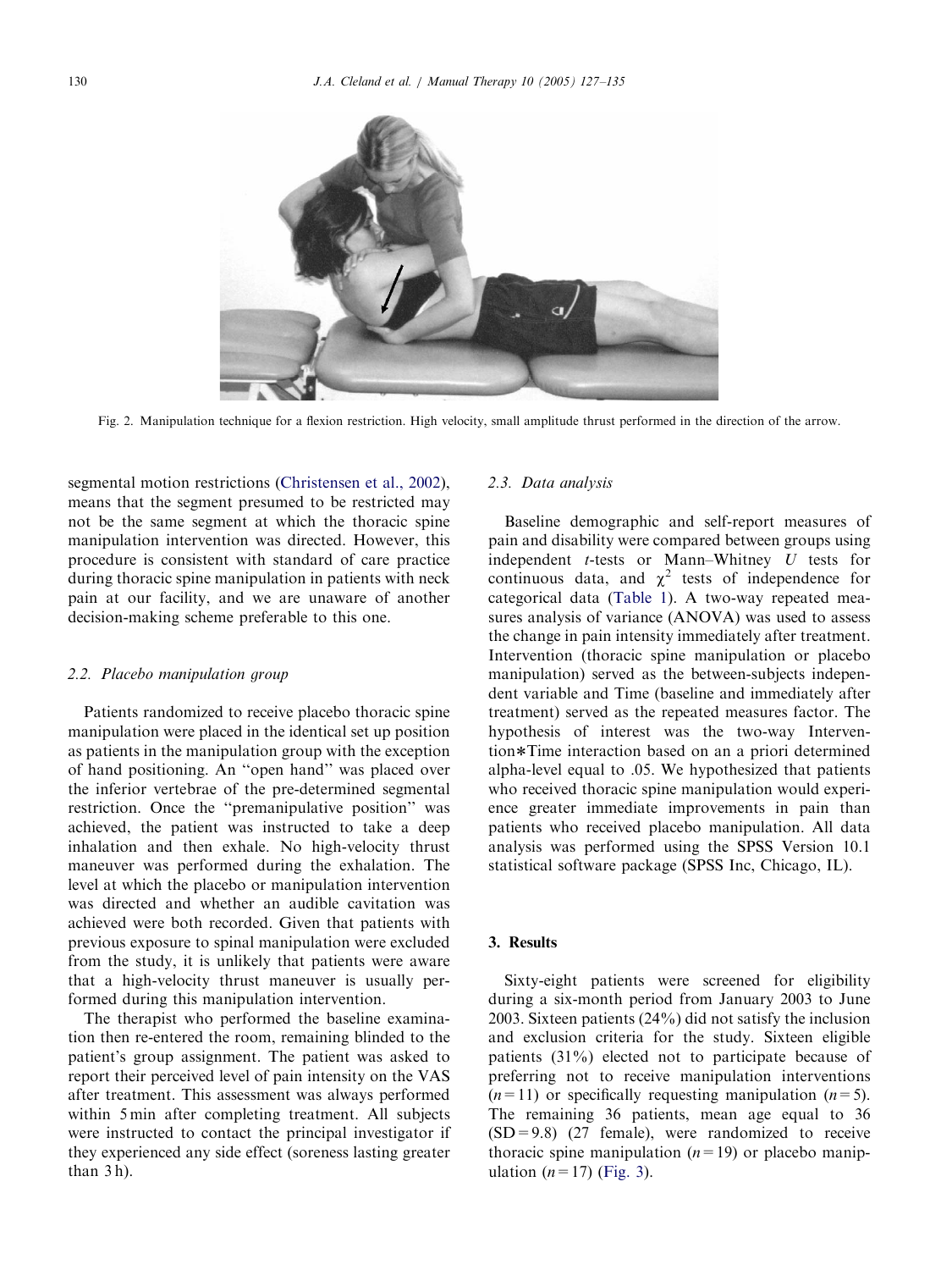<span id="page-4-0"></span>Table 1

The results of statistical analysis between manipulation and placebo manipulation groups for demographics and pretreatment visual analog score data

|                                                             | Manipulation group<br>$(n=19)$ | Placebo manipulation group<br>$(n=17)$ | D      |
|-------------------------------------------------------------|--------------------------------|----------------------------------------|--------|
| Age mean $(SD)$ ;                                           | 36(8.5)                        | 35(11.3)                               | .742   |
| Gender mean (SD);                                           | 14 females                     | 13 females                             | .849   |
| Symptom Duration (in weeks) mean (SD);                      | 12.2(3.5)                      | 13.2(4.2)                              | .460   |
| VAS pretreatment mean (SD);                                 | 41.6 (17.8)                    | 47.7 (18.4)                            | .323   |
| VAS post treatment means (SD);                              | 26.1 (17.2)                    | 43.5(19.5)                             | < 0.01 |
| VAS change score mean (SD);                                 | 15.5(7.7)                      | 4.2(4.6)                               | < .001 |
| Number of manipulations or placebo manipulations mean (SD); | 3.7(0.83)                      | 3.0(0.89)                              | .291   |
| NDI mean (SD)                                               | 28.4 (11.9)                    | 33.6 (14.2)                            | .237   |

VAS=Visual analog scale.

NDI=Neck disability index.



Fig. 3. Flow chart depicting subject selection and randomization.

No differences in key demographic [variab](#page-5-0)les or baseline levels of pain and disability were detected between the groups at baseline  $(P > .05)$  (Table 1). The repeated measures ANOVA demonstrated a significant Intervention\*Time interaction ( $P < .001$ ) (Fig. 4), suggesting that patients receiving thoracic spine manipulation experienced immediate improvements in pain compared to patients in the placebo group. The change in pain in the group receiving thoracic spine manipulation was 15.5 mm (SD 7.7) mm (95% CI: 11.8, 19.2), compared to a change in the group receiving placebo manipulation of 4.2 mm (SD 4.6) (95% CI: 1.9, 6.6). The number of thoracic spine manipulations and placebo manipulations in each group was 3.7 and 3.0,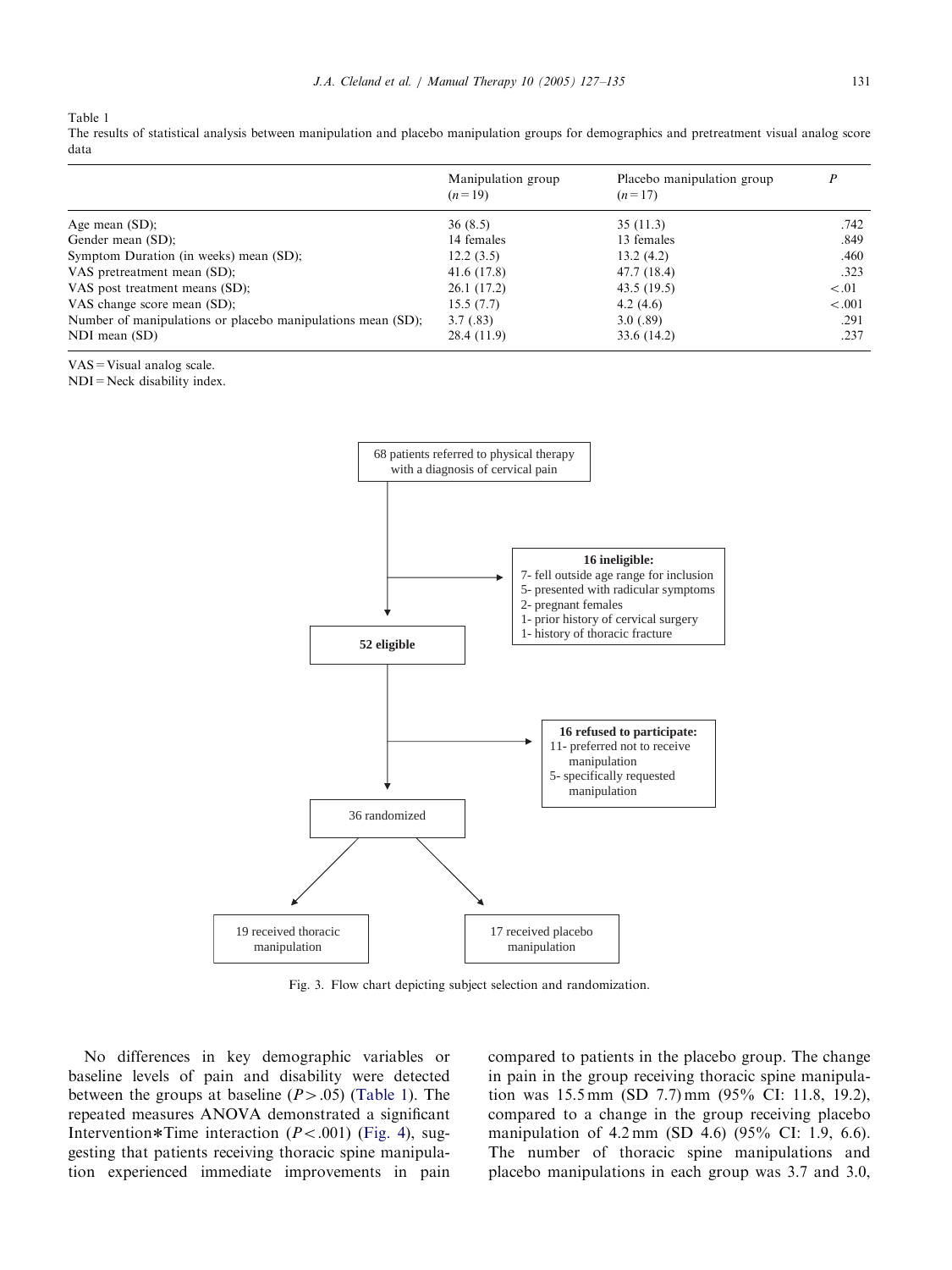<span id="page-5-0"></span>

Fig. 4. Intercept graph for visual analog scores of \*Intervention\* Time  $(P<.001)$ .

respectively  $(P=.29)$ . No subjects in either group contacted the principal investigator after the completion of the study to report any side effects. Considering this we expect that no one experienced any sensation more than mild soreness following treatment or placebo.

# 4. Discussion

The results of this study suggest that thoracic spine manipulation in patients with a primary complaint of neck pain results in immediate improvements in their neck pain. Patients receiving thoracic spine manipulation demonstrated a mean change of 15.5 mm (95% CI: 11.8–19.2) on the VAS, compared to only a 4.2 mm (95% CI: 1.9–6.6) change among patients in the placebo group. Even if [one presum](#page-7-0)e[s the lower bound of the](#page-6-0) [95% CI of 11.8 to be the point](#page-7-0) estimate for patients receiving thoracic spine manipulation, this magnitude of change still represents a clinically meaningful level of improvement (Kelly, 1998; Bird and Dickson, 2001; Kelly, 2001; Gallagher et al., 2001). In contrast, even if one conservatively presumes the [upper bou](#page-7-0)n[d of the](#page-6-0) [95% CI of 6.6](#page-6-0) t[o be the point estimate for patients i](#page-7-0)n the placebo group, this magnitude of change falls belowthe necessary level of change to substantiate that a clinically meaningful change has occurred (Kelly, 1998; Bird and Dickson, 2001; Kelly, 2001; Gallagher et al., 2001).

Despite evidenc[e for its effectivene](#page-7-0)s[s, considerable](#page-7-0) [attention has been given to th](#page-7-0)e risk of serious complications such as vertebrobasilar insufficiency (VBI) from manual therapy in[terventions directed to](#page-6-0) the cervical spi[ne \(Hurwitz et al., 19](#page-7-0)96; DiFabio, 1999; Haldeman et al., 1999, 2002a,b). However, recent evidence suggests that cervical spine manipulation is beneficial for some patients (Cassidy et al., 1992; Hurwitz, 1996; Nilsson et al., 1997). Moreover, using techniques that place the patient's neck in a more

[neutral position](#page-7-0) [\(i.e. avoiding the](#page-8-0) terminal range of extension and rotation) appears to be a prudent strategy to minimize these risks and may be a more important consideration than the amount of force used (Mann and Refshauge, 2001; Symons et al., 2002). Therefore, we are not suggesting that cervical spine manipula[tion be](#page-7-0) [avoided. However, the re](#page-7-0)sults of this study suggest that thoracic spine manipulation may be a reasonable alternative, or perhaps supplement to manual therapy interventions directed to the cervical spine. Parkin-Smith and Penter (1998) demonstrated that manipulating both the cervical and upper thoracic spine did not result in any significant benefits over patients receiving cervical manipulation, for neck pain. However, it was reported that some of the patients also received soft tissue massage yet the number of individuals or their group assignment was not reported. Therefore it is unknown if this added variable could have affected patient outcomes.

[Despite the](#page-6-0) limited evidence for thoracic spine manipulation, many clinicians have intuitively adopted this same practice presumably because of less concern about risks with thoracic spine manipulation (Adams and S[im, 1998\). A recent s](#page-6-0)urvey among clinicians that practice manual therapy reported that the thoracic spine is the region of the spine most often manipulated, despite the fact that more patients complain of neck pain (Adams and Sim 1998).

The precise mechanism by which thoracic spine manipulation improves neck pain remains elusive. It has been suggested that reductions in neck pain from thoracic spine manipulation interventions may be attributable to a restoration of more normal biomechanics to this region, potentially lowering mechanical stresses and improving the distri[bution of joint forces in](#page-7-0) [the ce](#page-7-0)r[vical spine. The theory that a biome](#page-7-0)chanical link between the thoracic and cervical spine may lead to abnormal distribution of forces in the cervical spine has only recently been investigated. Norlander et al. (1996, 1997), Norlander and Nordgren (1998) investigated whether mobility in the cervico-thoracic motion segment i[s associated with musculoskeletal neck-shoulder pain.](#page-7-0) [They](#page-7-0) reported a significant relationship between decreased mobility in the thoracic spine and the presence of subjective complaints associated with neck pain (Norlander et al. 1996, 1997; [Norlander and Nordgren,](#page-8-0) [1998\). This hypothesi](#page-7-0)s [would have been furthe](#page-7-0)r supported if we had collected measures related to musculoskeletal impairments such as cervical range of motion.

Several recent studies (Vicenzino et al., 1996, 2001; McLean et al., 2002; Coppieters [et al., 2003\) have](#page-6-0) [demo](#page-6-0)n[strated that manual](#page-7-0) therapy interventions directed at the spine can result in improvements in pain in regions distant to the area in which the treatment is directed. In addition, recent studies (Chiradejnant et al., 2003; Haas et al., 2003) have demonstrated that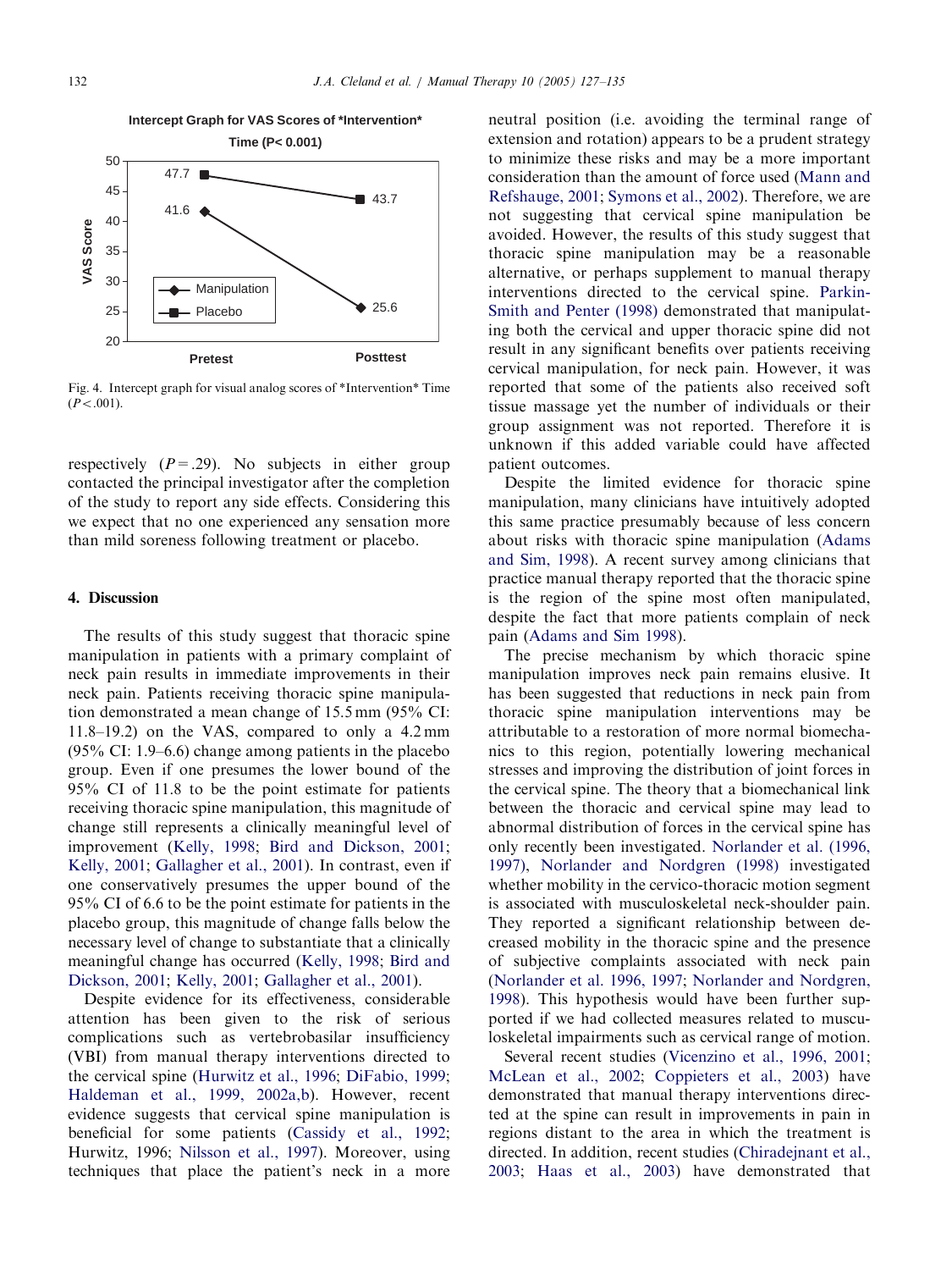<span id="page-6-0"></span>mobilization/manipulation techniques directed at impaired motion segments were no more beneficial than t[he treatment of rando](#page-8-0)[mly selected segmen](#page-7-0)ts. It has been speculated that the immediate hypoalgesia following manual techniques directed at the spine may be related to stimulation of descending inhibitory mechanisms. (Vicenzino et al., 1998; Skyba et al., 2003).

We acknowledge several limitations. First, we limited this study to a short-term follow-up based on this study serving as a preliminary step in the investigation of the effects of thoracic spine manipulation in patients with neck pain. However, the fact that statistically significant and clinically meaningful change occurred over such a short time frame among patients who received thoracic spine manipulation bolsters the argument that these changes are likely relevant for patients with neck pain, providing impetus for future research in this area. Additionally, examining changes in cervical range of motion could have p[rovided further ins](#page-7-0)ight as to the biomechanical implications associated with thoracic spine manipulation in patients with neck pain. Although we did not measure cervical spine ROM in this study, preliminary evidence (Flynn et al., 2004) suggests that thoracic spine manipulation is associated with immediate improvements in cervical spine ROM, providing a theoretical construct by which thoracic spine manipulation may act to improve pain in patients with a primary neck complaint.

Future research in this area should examine the longterm effects of thoracic spine manipulation in patients with neck pain on outcomes of care, patient satisfaction, and costs. Head-to-head clinical trials are also needed to determine if thoracic spine manipulation is most beneficial in isolation, or if it should in some combination as a supplement to manual therapy interve[ntions](#page-7-0) [directed to th](#page-7-0)e cervical spine. Given the recent development and validation of a clinical prediction rule to identify patients with low back pain likely to experience a successful outcome from spinal manipulation (Flynn et al., 2002), perhaps the development of a clinical prediction rule would be advantageous to identify whether a subgroup of patients with a primary complaint of neck pain exists that may benefit from a manual therapy treatment approach directed primarily to the thoracic spine.

#### 5. Conclusion

Thoracic spine manipulation results in immediate improvements in perceived levels of cervical pain in patients with mechanical neck pain. Given the concern regarding the risks of cervical spine manipulation, perhaps thoracic spine manipulation is a reasonable alternative, or supplement to, cervical manipulation and mobilization to maximize the patient's outcome at a

reasonably low level of risk. This study was limited to an immediate follow-up and the patient's perceived levels of pain, thus further research is needed to examine the longer-term effects of thoracic spine manipulation on patient-centered outcomes and determine if relevant subgroups of patients with neck pain exist who may particularly benefit from thoracic spine manipulation interventions.

#### Disclaimer

The opinions or assertions contained herein are the private views of the authors and are not to be construed as official or as reflecting the views of the U.S. Air Force or Department of Defense.

#### **References**

- Adams G, Sim J. A survey of UK manual therapists' practice of and attitudes towards manipulation and its complications. Physiotherapy Research International 1998;3(3):206–27.
- American Physical Therapy Association (APTA). Guide to physical therapist practice, 2nd ed. Alexandria, VA: APTA; 2001.
- Bijur PE, Silver W, Gallagher JE. Reliability of the visual analog scale for measurement of acute pain. Academic Emergency Medicine 2001;8(12):1153–7.
- Bird SB, Dickson EW. Clinically significant changes in pain along the visual analog scale. Annals of Emergency Medicine 2001;36(6):639–43.
- Bogduk N. Neck pain. Australian Family Physician 1984;13:26–30.
- Bolton PS, Stick PE, Lord RS. Failure of clinical tests to predict cerebral ischemia before neck manipulation. Journal of Manipulative and Physiological Therapeutics 1989;12(4):304–7.
- Bookhout MR. Evaluation of the Thoracic Spine and Rib Cage. In: Flynn TW, editor. The thoracic spine and rib cage; musculoskeletal evaluation and treatment. Boston: Butterworth-Heinemann; 1994. p. 147–70 (chapter 8).
- Bronfort G, Assendelft WJ, Evans R, Haas M, Bouter L. Efficacy of spinal manipulation for chronic headache: a systematic review. Journal of Manipulative and Physiological Therapeutics 2001a;24(7):457–66.
- Bronfort G, Evans R, Nelson B, Aker PD, Goldsmith CH, Vernon H. A randomized clinical trail of exercise and spinal manipulation for patients with chronic neck pain. Spine 2001b;26(7):788–99.
- Cassidy JD, Lopes AA, Yong-Hing K. The immediate effect of manipulation versus mobilization on pain and range of motion in the cervical spine: a randomized controlled trial. Journal of Manipulative and Physiological Therapeutics 1992;15(9):570–5.
- Childs JD, Whitman JM, Fritz JM, Piva SR, Young B. Physical therapy of the cervical spine and temporomandibular joint. Lacrosse, WI: Orthopaedic Section, American Physical Therapy Association, Inc; 2003.
- Chiradejnant A, Maher CG, Latimer J, Stepkovitch N. Efficacy of ''therapist selected'' versus ''randomly selected'' mobilization techniques for the treatment of lowback pain: a randomized controlled trial. Australian Journal of Physiotherapy 2003;49:233–41.
- Christensen HW, Vach W, Vach K, Manniche C, Haghfelt T, Hartvisger L, Hoilund-Carlsen PF. Palpation of the upper thoracic spine: an observer reliability study. Journal of Manipulative and Physiological Therapeutics 2002;25(5):285–92.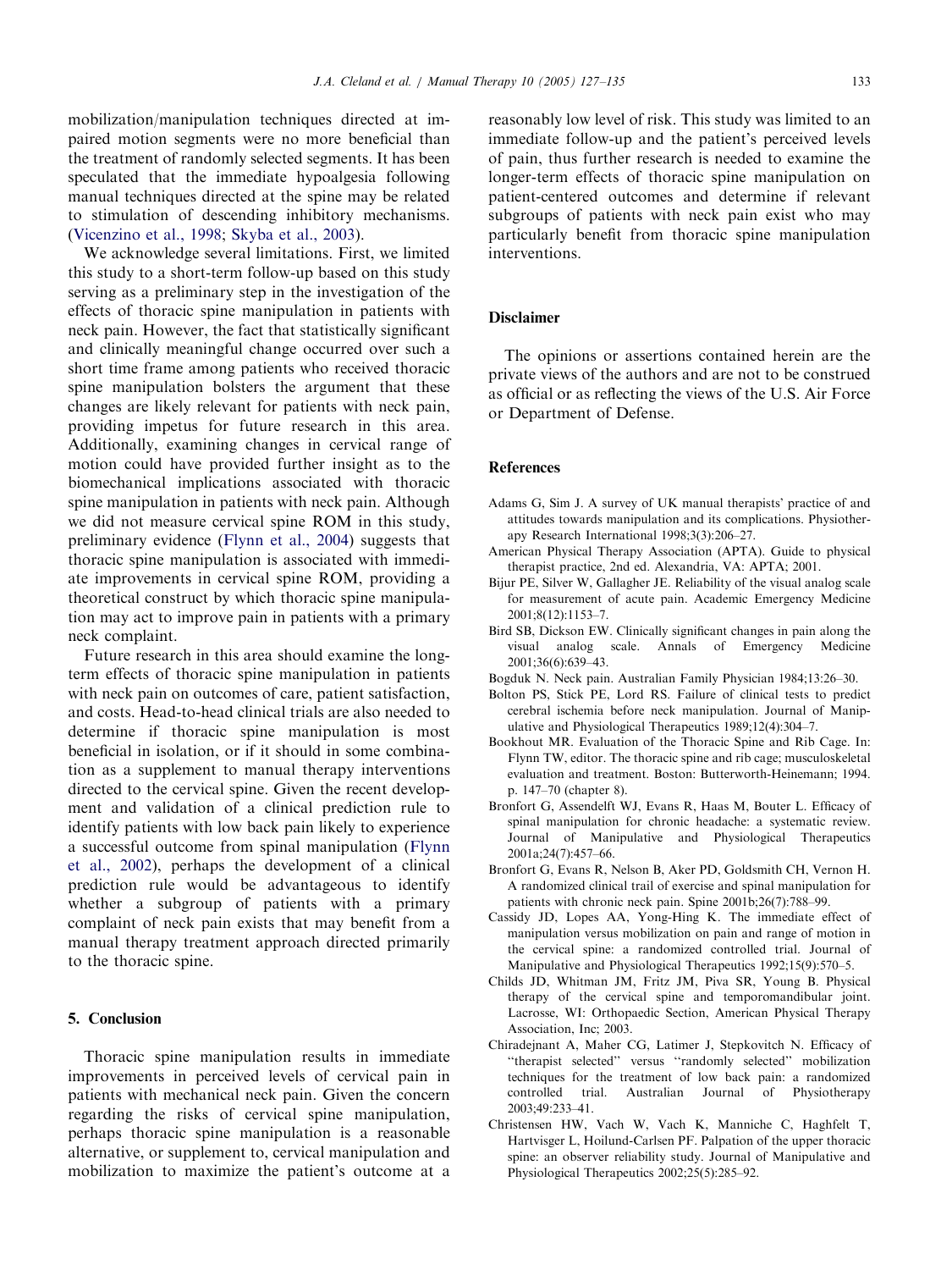- <span id="page-7-0"></span>Coppieters MW, Stappaerts KH, Wouters LL, Janssens K. The immediate effects of a cervical lateral glide treatment technique in patients with neurogenic cervicobrachial pain. Journal of Orthopaedic and Sports Physical Therapy 2003;33(7):369–78.
- Cote P, Kreitz BG, Cassidy JD, Thiel H. The validity of the extensionrotation test as a clinical screening procedure before neck manipulation: a secondary analysis. Journal of Manipulative and Physiological Therapeutics 1996;19(3):159–64.
- Cote P, Cassidy JD, Carroll L. The Saskatchewan Health and Back Pain Survey: the prevalence of neck pain and related disability in Saskatchewan. Spine 1998;23(15):689–98.
- Cote P, Cassidy JD, Carroll L. The factors associated with neck pain and its related disability in the Saskatchewan population. Spine 2000;25(9):1109–17.
- DiFabio RP. Manipulation of the cervical spine: risks and benefits. Physical Therapy 1999;79(1):50–65.
- Erhard RE, Piva SR. Manipulation therapy. In: Placzek JD, Boyce DA, editors. Orthopaedic physical therapy secrets. Philadelphia: Hanley and Belfus; 2000. p. 83–91.
- Evans R, Bronfort G, Nelson B, Goldsmith CH. Two-year follow-up of a randomized clinical trial of spinal manipulation and two types of exercise for patients with chronic neck pain. Spine 2002;27(21):2383–9.
- Flynn TW. Direct treatment techniques for the thoracic spine and rib cage: muscle energy, mobilization, high-velocity thrust, and combined techniques. In: Flynn TW, editor. The thoracic spine and rib cage; musculoskeletal evaluation and treatment. Boston: Butterworth-Heinemann; 1994. p. 171–210 (chapter 9).
- Flynn T, Fritz JM, Whitman J, Wainner R, Magel J, Butler B, Garber M, Allison S. A clinical prediction rule for classifying patients with low back pain who demonstrate short-term improvement with spinal manipulation. Spine 2002;27(24):2835–43.
- Flynn T, Wainner R, Whitman J, Childs JD. The immediate effect of thoracic spine manipulation on cervical range of motion and pain in patients with a primary complaint of neck pain—a technical note. Journal of Orthopaedic and Sports Physical Therapy, 2004, in Review.
- Gallagher EJ, Liebman M, Bijur PE. Prospective validation of clinically important changes in pain severity measured on a visual analog sale. Annals of Emergency Medicine 2001;38(6): 633–8.
- Greenman PE. Principles of Manual Medicine, 2nd ed. Philadelphia, PA: Lippincott Williams & Wilkins; 1996.
- Gross AR, Kay TM, Kennedy C, Gasner D, Hurley L, Yardley K, Hendry L, McLaughlin L. Clinical practice guidelines on the use of manipulation or mobilization in the treatment of adults with mechanical neck disorders. Manual Therapy 2002;7(4):193–205.
- Haldeman S, Kohlbeck FJ, McGregor M. Risk factors and precipitating neck movements causing vertebrobasilar artery dissection after cervical trauma and spinal manipulation. Spine 1999;24(8):785–94.
- Haldeman S, Kohlbeck FJ, McGregor M. Stroke, cerebral artery dissection, and cervical spine manipulation therapy. Journal of Neurology 2002a;249(8):1098–104.
- Haldeman S, Kohlbeck FJ, McGregor M. Unpredictability of cerebrovascular ischemia associated with cervical spine manipulation therapy: a review of sixty-four cases after cervical spine manipulation. Spine 2002b;27(1):49–55.
- Haas M, Groupp E, Panzner D, Partna L, Lumsden S. Efficacy of cervical endplay assessment as an indicator for spinal manipulation. Spine 2003;28(11):1091–6.
- Hoving JL, Koes BW, de Vet CW, van der Windt DAWM, Assendelt WJJ, Mameren Hv, Deville WLJM, Pool JJM, Scholten RJPM, Scholten JPM, Bouter LM. Manual therapy, physical therapy, or continued care by a general practitioner for patients with neck pain. Annals of Internal Medicine 2002;136(10):713–22.
- Hurley L, Yardley K, Gross AR, Hendry L, McLaughlin L. A survey to examine attitudes and patterns of practice of physiotherapists who perform cervical spine manipulation. Manual Therapy 2002;7(1):10–8.
- Hurwitz EL, Aker PD, Adams AH, Meeker WC, Shekelle PG. Manipulation and mobilization of the cervical spine. A systematic review of the literature. Spine 1996;21(15):1746–59.
- Isaac ER, Bookhout MR. Treatment of the Thoracic Spine. In: Isaacs ER, Bookhout MR, editors. Bourdillon's spinal manipulation. 6th ed. Woburn, MA: Butterworth-Heinemann; 2002. p. 185–206 (chapter 9).
- Jette AM, Smith K, Haley SM, Davis KD. Physical therapy episodes of care for patients with low back pain. Physical Therapy 1994;74(2):101–10.
- Jull G, Trott P, Potter H, Zito G, Niere K, Shirley D, Emberson J, Marscher I, Richardson C. A randomized controlled trial of exercise and manipulative therapy for cervicogenic headache. Spine 2002;27(17):1835–43.
- Kelly AM. Does the clinically significant difference in visual analog scale pain scores vary with gender, age, or cause of pain? Academic Emergency Medicine 1998;5(11):1086–90.
- Kelly AM. The minimum clinically significant difference in visual analogue scale pain score does not differ with the severity of pain. Emergency Medicine Journal 2001;18(3):205–7.
- Mann T, Refshauge KM. Causes of complications from cervical spine manipulation. Australian Journal of Physiotherapy 2001;47(4):255–66.
- Mann NH, Brown MD, Hertz DB, Enger I, Tompkins J. Initialimpression diagnosis using low-back pain patient pain drawings. Spine 1993;18(1):41–53.
- McLean S, Naish R, Reed L, Urry S, Vicenzino B. A pilot study of the manual force levels required to produce manipulation induced hypoalgesia. Clinical Biomechanics 2002;17(4):304–8.
- Nilsson N, Christensen HW, Hartvigsen J. The effect of spinal manipulation in the treatment of cervicogenic headache. Journal of Manipulative and Physiological Therapeutics 1997;20(5):326–30.
- Norlander S, Nordgren B. Clinical symptoms related to musculoskeletal neck-shoulder pain and mobility in the cervico-thoracic spine. Scandinavian Journal of Rehabilitation Medicine 1998;30:243–51.
- Norlander S, Aste-Norlander U, Nordgram B, Sahlstedt B. Mobility in the cervico-thoracic motion segment: an indicative factor of musculoskeletal neck-shoulder pain. Scandinavian Journal of Rehabilitation Medicine 1996;28:183–92.
- Norlander S, Gustavsson BG, Lindell J, Nordgren B. Reduced mobility in the cervico-thoracic motion segment—a risk factor for musculoskeletal neck-shoulder pain: a two-year prospective follow-up study. Scandinavian Journal of Rehabilitation Medicine 1997;29:167–74.
- Nygren A, Berglund A, von Koch M. Neck-and-shoulder pain, an increasing problem. Strategies for using insurance material to follow trends. Scandinavian Journal of Rehabilitation Medicine 1995;32:107–12.
- Parkin-Smith GF, Penter CS. A clinical trial investigating the effect of two manipulative approaches in the treatment of mechanical neck pain: a pilot study. Journal of Neuromusculoskeletal System 1998;6(1):6–16.
- Paungmali A, O'Leary S, Souvlis T, Vicenzino B. Hypoalgesic and sympathoexcitatory effects of mobilization with movement for lateral epicondylalgia. Physical Therapy 2003;83(4):374–83.
- Porterfield JA, DeRosa C. Mechanical neck pain: perspectives in functional anatomy. Philadelphia, PA: W.B. Saunders; 1995.
- Price DD, McGrath PA, Raffi A, Buckingham B. The validation of visual analogue scales as a ratio scale measure for chronic and experimental pain. Pain 1983;17(1):45–56.
- Skyba DA, Radhakrishnan R, Rohlwing JJ, Wright A, Sluka KA. Joint manipulation reduces hyperalgesia by activation of